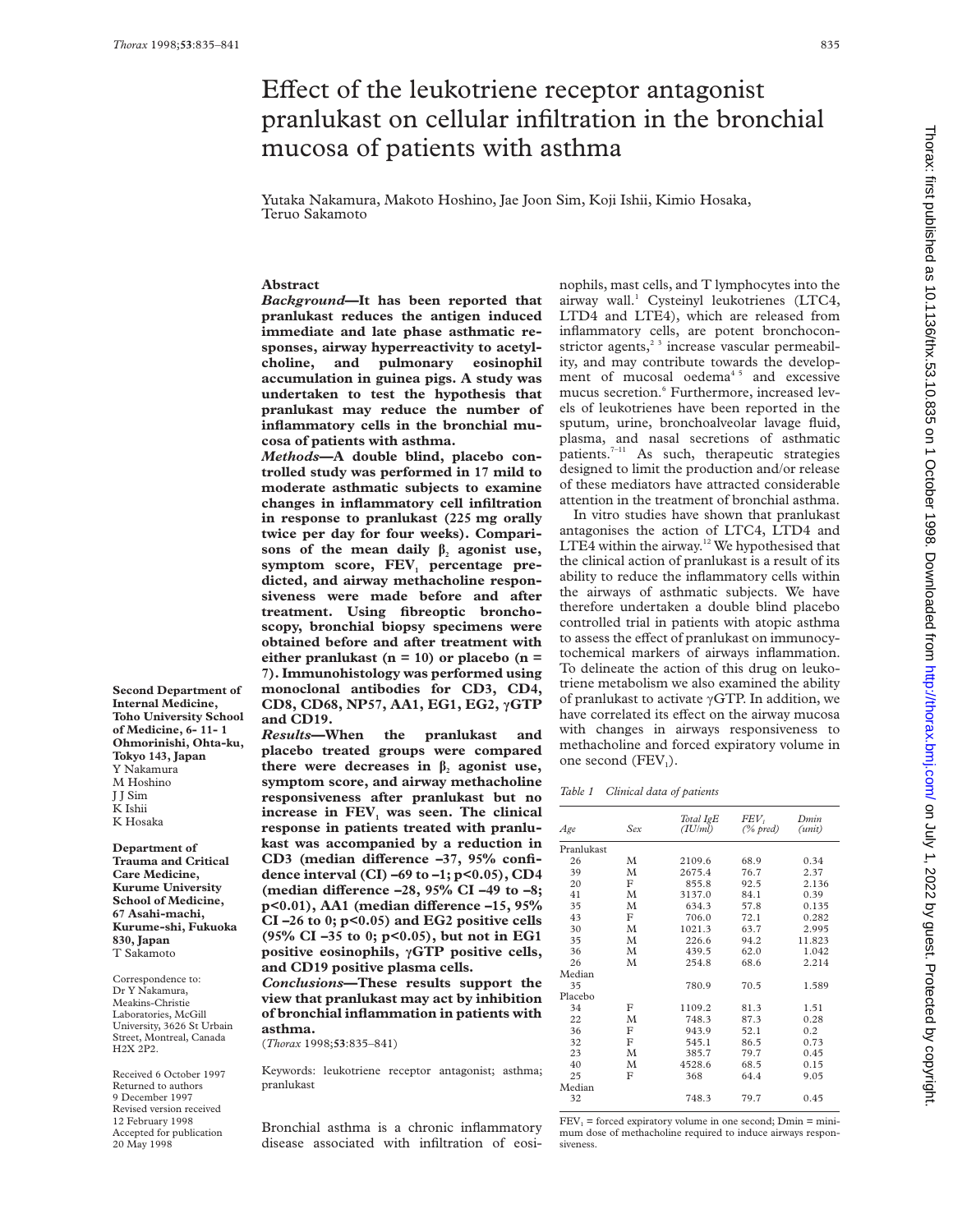*Table 2 Change in patient reported end points*

|                                                                                                  | Pranlukast $(n=10)$        |                            | Placebo $(n=7)$                          |                            |                            |                                 |                                                                                                                                                         |
|--------------------------------------------------------------------------------------------------|----------------------------|----------------------------|------------------------------------------|----------------------------|----------------------------|---------------------------------|---------------------------------------------------------------------------------------------------------------------------------------------------------|
|                                                                                                  | <b>Before</b>              | After                      | Median<br>difference                     | <i>Before</i>              | After                      | Median<br>difference            | Estimated median<br>difference (95% CI)                                                                                                                 |
| $\beta_2$ agonist use (puffs/day)<br>Symptom score (scores/day)<br>FEV, (% pred)<br>Dmin (units) | 3.6<br>7.6<br>70.5<br>1.59 | 2.3<br>4.9<br>77.2<br>5.89 | $1.4***$<br>$2.9*$<br>$-3.5$<br>$-1.87*$ | 3.6<br>7.9<br>79.7<br>0.45 | 3.1<br>8.0<br>76.5<br>0.40 | 0.3<br>$-0.6$<br>1.1<br>$-0.03$ | $-1.4$ $(-2.4 \text{ to } -4)$ <sup>**</sup><br>$-3.3$ $(-5.6 \text{ to } -1.4)$ <sup>**</sup><br>4.6 $(-6.1 \text{ to } 16.8)$<br>1.77 (0.45 to 10.0)* |

Values are medians. Within groups the Wilcoxon signed rank test was used to give median differences. Comparison of treatment effects was by Mann-Whitney U test on delta values (after treatment minus before treatment) for pranlukast versus placebo treatment.

 $\star$ p<0.05;  $\star$  $\star$ p<0.01.

# **Methods**

## PATIENTS

F

Twenty one subjects were recruited from Toho University Hospital. All fulfilled the American Thoracic Society (ATS) criteria for asthma,<sup>13</sup> had typical clinical symptoms, documented airways reversibility, and increased airways responsiveness to methacholine. The study was approved by the ethics committee of our institute and informed consent was obtained from all patients before entry into this study.

None of the patients had received inhaled or oral corticosteroids, or any other antiinflammatory medication such as disodium cromoglycate, nedocromil sodium, or theophylline within the previous four months. Ten of the subjects took intermittent  $\beta_2$  agonists only when necessary. All patients were atopic as defined by a positive skin prick test to one or more common aeroallergens. Additional antigen inhalation tests were carried out with antigens to ensure their atopic status. The antigen

dilutions were inhaled by a De Vilbiss 646 nebuliser (De Vilbiss Co, Somerset, Pennsylvania, USA) at a constant flow rate of 5 l/min. FEV <sup>1</sup> was measured 10 minutes after administration of saline for two minutes to obtain the baseline value. For each of the antigens FEV 1 was measured in the same way in ascending order of concentration and repeated 20, 30, 60 and 120 minutes after inhalation of the highest concentration of each antigen. Reduction in FEV <sup>1</sup> exceeded 20% in every patient.

All of the subjects were lifelong non smokers and none had any other serious lung disease as assessed by a chest radiograph obtained within one month before entry to the study. Patients with  $\text{FEV}_1$  of <50% predicted were excluded.

#### STUDY DESIGN

The study was of a randomised parallel group design. Before entry the patients were instructed in the performance of spirometric tests according to American Thoracic Society



*Figure 1 Percentage predicted forced expiratory volume in one second (FEV1) and minimum dose of methacholine as a measure of bronchial responsiveness before and after treatment with pranlukast or placebo. Horizontal bars are mean values.*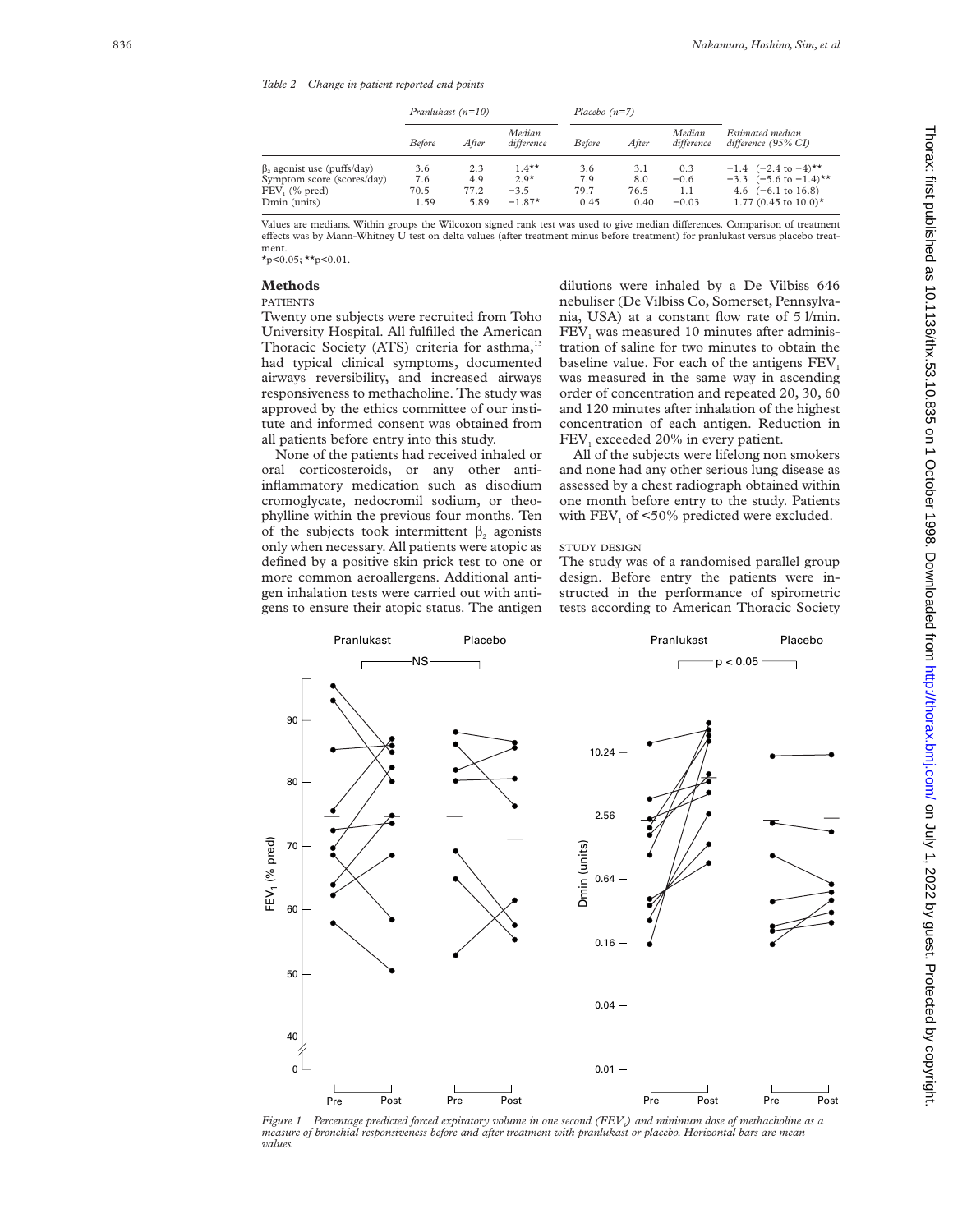*Table 3 Number of cells per mm2 before and after treatment with pranlukast and placebo*

|                 | Pranlukast $(n=10)$ |       | Placebo $(n=7)$      |               |                |                      |                                         |
|-----------------|---------------------|-------|----------------------|---------------|----------------|----------------------|-----------------------------------------|
|                 | <b>Before</b>       | After | Median<br>difference | <b>Before</b> | After          | Median<br>difference | Estimated median<br>difference (95% CI) |
| CD <sub>3</sub> | 88.5                | 64    | $28.5*$              | 110           | 125            | $-10$                | $-37$ (-69 to $-1$ )*                   |
| CD4             | 59                  | 35.5  | $24*$                | 70            | 80             | $-5$                 | $-28$ (-49 to $-8$ )**                  |
| CD8             | 42.5                | 34    | 10                   | 40            | 45             | $-5$                 | $-16$ ( $-56$ to 15)                    |
| CD68            | 62.5                | 55.5  | 16.5                 | 110           | 120            | 8                    | $-13$ ( $-33$ to 24)                    |
| <b>NP57</b>     | 16.5                | 16    | 3                    | 17            | 18             | $\Omega$             | $0$ (-9 to 17)                          |
| AA1             | 26.5                | 12.5  | $11.5*$              | 47            | 50             | $-3$                 | $-15$ (-26 to 0)*                       |
| EG1             | 34.5                | 18    | 10.5                 | 34            | 30             | 5                    | $-9$ ( $-35$ to 20)                     |
| EG2             | 25.5                | 7     | $20.5***$            | 35            | 35             | $-3$                 | $-18$ (-35 to 0) <sup>*</sup>           |
| $\gamma GTP$    | 41.5                | 34    | 11                   | 32            | 41             | $\overline{c}$       | $-5$ ( $-22$ to 22)                     |
| CD19            | 7                   | 6     | 1.5                  | 5             | $\overline{4}$ |                      | $-1$ ( $-7$ to 2)                       |

 $\star$ p<0.05;  $\star\star$ p<0.01.

standards. Following a two week observation period fibreoptic bronchoscopy was performed. Patients were randomised to receive either pranlukast (225 mg twice a day) or matched placebo for four weeks. All doses of study medication were administered with water within two hours after a meal. No drugs other than inhaled  $\beta$ , agonists as required were allowed during the trial. Patients were instructed to make a daily record of their use of inhaled  $\beta_2$  agonists. During the observation and treatment periods the patients recorded the severity of cough, expectoration of sputum, disturbance in daily activities and sleep due to asthma, and the consumption of the given drug in their patient diary. Bronchoscopic examination was performed twice: at the end of the observation period and at the end of the four week period of treatment. One week before the bronchoscopic examination lung function tests and airway hypersensitivity were measured.

AIRWAYS RESPONSIVENESS TO METHACHOLINE The use of any bronchodilator was discontinued for 12 or more hours before the methacholine induced airway hypersensitivity was measured by the method of Takishima et al<sup>14</sup> using an Astograph (Chest Co, Tokyo, Japan) direct writing recorder which gives doseresponse curves of respiratory resistance (Rrs) during continuous inhalation of methacholine in isotonic saline in stepwise incremental concentrations (49, 98, 195, 390, 781, 1563, 3125, 6250, 12 500, and 25 000 µg/ml). Saline solution was inhaled first, followed after one minute by successive inhalations of increased concentration of methacholine. The minimum dose of methacholine (Dmin) was used as the indicator of bronchial sensitivity—that is, the amount of the cumulative dose at the point where the reciprocal of the Rrs decreased linearly. Dmin was scaled by a unit equal to one minute of a 1.0 mg/ml aerosol inhalation of methacholine.

## SCORING OF SYMPTOMS

Six symptom scores were recorded daily on the diary card: (1) wheeze and (2) cough during the day using a graded scale as none  $= 0$ , mild  $= 1$ , moderate  $= 2$ , severe  $= 3$ ; (3) amount of sputum graded as small =  $1$ , large =  $2$ ; (4) limitation of daily activity graded as none  $= 0$ , mild  $= 1$ , moderate  $= 2$ , severe  $= 3$ ; (5) nocturnal wheeze and (6) nocturnal cough graded as none = 0, mild = 1, moderate = 2, severe = 3. The results were expressed as the daily mean of the sums of the six scores. The mean initial symptom score was calculated from the scores



*Figure 2 Individual T lymphocyte (CD3 and CD4) counts in the bronchial mucosa expressed as numbers of positive cells per square millimeter before and after treatment with pranlukast or placebo. Horizontal bars are mean values.*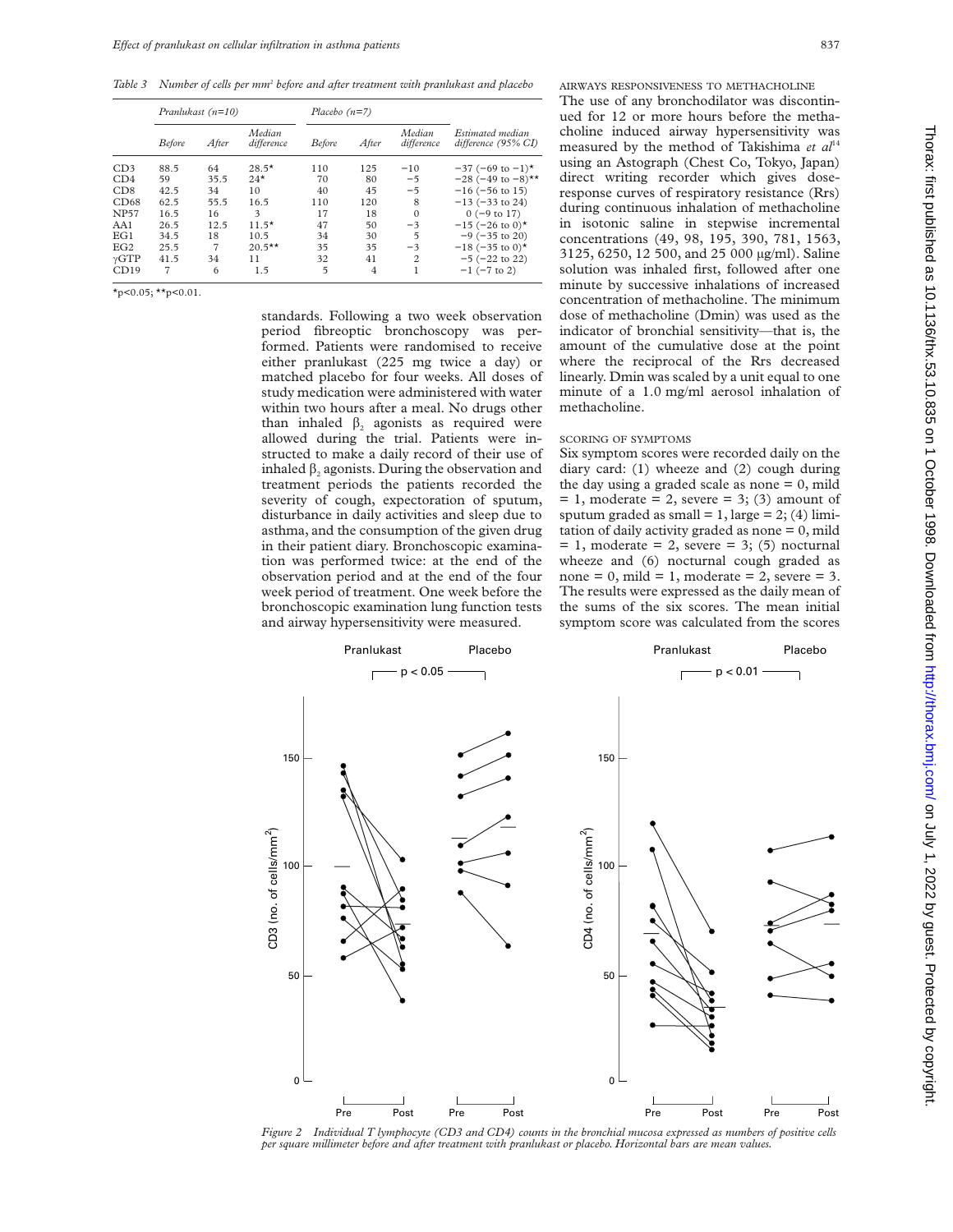

*Figure 3 Individual mast cell (AA1) and eosinophil (EG2) counts in the bronchial mucosa expressed as numbers of positive cells per square millimeter before and after treatment with pranlukast or placebo. Horizontal bars are mean values.*

recorded for the two week observation period. In the same way the mean symptom score after treatment was calculated from those recorded during weeks 3 and 4 of treatment.

в

*Figure 4 Biopsy specimen of bronchial mucosa stained for EG2 positive eosinophils (A) before and (B) after treatment. Bar = 20 µm.*

BIOPSY OF BRONCHIAL MUCOSA

Biopsy specimens were obtained during a bronchoscopy performed according to published guidelines. The patients were premedicated with atropine sulphate (0.6 mg im) and diazepam (5 mg iv) and two puffs (200  $\mu$ g) of salbutamol were then given using 4% lignocaine for local anaesthesia of the pharynx and the larynx. The bronchoscope (BF-20, Olympus Co, Tokyo, Japan) was inserted via the mouth following surface anaesthesia of the trachea and the bronchi with 2% lignocaine. Oxygen was administered via a nasal cannula at 4 l/min and the arterial oxygen saturation was monitored with a pulse oximeter (Biox 3740, Pulse Oximeter, Ohmeda, Louisville, Kentucky, USA). Using alligator forceps (FB-15C, Olympus) three bronchial biopsy specimens were obtained at the right main bronchus, the bifurcation of the right middle lobe; and the right  $B^6$  inlet. At the second bronchoscopic examination tissue samples were taken from the same site as on the first occasion.

# HISTOPATHOLOGICAL EXAMINATION

The tissue specimens were covered in ornithine carbamyl transferase (OCT) compound, rapidly frozen in dry ice-acetone, and stored at –70°C until further use. Specimens from all the tissues were stained with haematoxylin and eosin. Cryostat sections (4 µm) were fixed for 15 minutes in cold acetone, washed five times with phosphate buffered saline (PBS) for five minutes, and then treated for 30 minutes with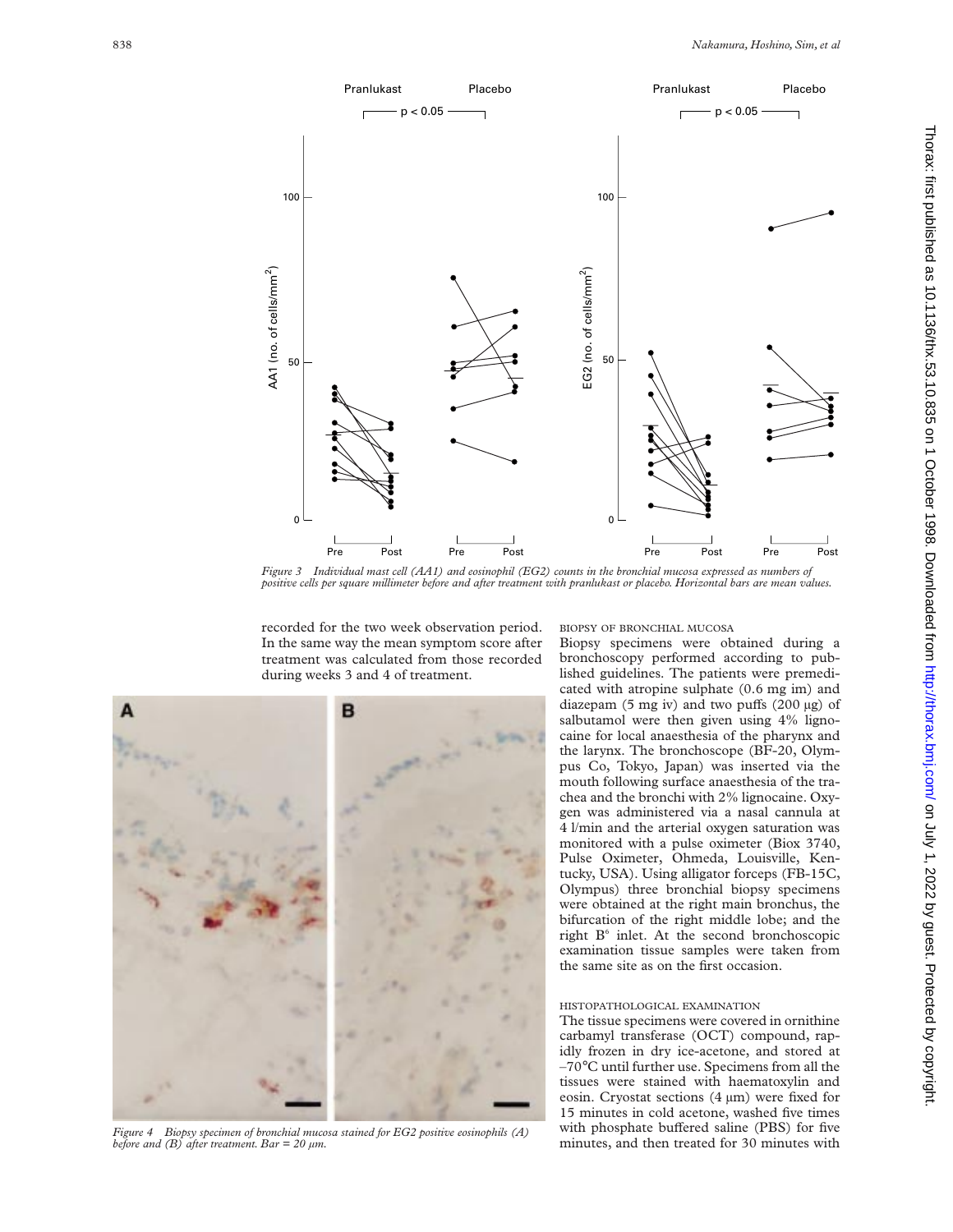10% normal porcine serum. The following monoclonal antibodies were then added and allowed to react for 60 minutes: CD3 (T cells), CD4 ("helper" T cells), and CD8 (suppressor T cells; Becton Dickinson, UK), CD68 (macrophages), NP57 (neutrophil elastase), AA1 (mast cell tryptase; Dako Ltd, UK), EG1 (Nichirei Ltd, Japan) and EG2 (Kabi Pharmacia, Uppsala, Sweden) which stain eosinophil for the cleaved form of eosinophilic cationic protein. Antibodies to  $\gamma$ GTP (Cosmobio Ltd, Japan), an enzyme which metabolises leukotrienes, and CD19 (plasma cells; Becton Dickinson, UK) were also used. After washing with PBS, peroxidase-labelled anti-mouse immunoglobulin G (IgG) was added for one hour at room temperature, washed, and treated with  $\text{NaN}_3$  (65 mg/dl) to prevent non-specific binding due to endogenous peroxidase in the eosinophils and neutrophils. The reaction was developed with 3,3'-diaminobenzidine (DAB). Sections were counterstained with methylene green before examination. For negative control the primary antibody was replaced by either non-specific rabbit immunoglobulin or PBS.

#### COUNTING OF POSITIVELY STAINED CELLS

The specimens were all coded and examined blind using a wide field microscope (BH2, Olympus) at a magnification of  $\times$ 400. The observer counted the number of cells of the whole specimen. The stained cells were counted only in intact mucosa, excluding epithelium, mucosa, muscle and vessels. The contour of the tissue in which cells were counted was traced with computer software (NEC Co., Tokyo, Japan) on a video display (ITC-370, Olympus) and the area was calculated to determine the number of cells per unit area (mm<sup>2</sup>) tissue. The within observer  $\chi^2$  test for goodness of fit for five repeated counts ( $df =$ 4) was less than 5% for all the monoclonal antibodies studied.

## STATISTICAL ANALYSIS

The mean symptom scores were calculated from the daily mean of the sum of the six symptoms both for the two weeks of the baseline period and for the last two weeks of the treatment period, during which time  $\beta_2$  agonist use was also measured. The clinical response and cell counts during pranlukast treatment were compared with those during placebo using the Mann-Whitney U test on the delta values (difference before and after treatment) for the two treatment groups. Results were expressed as the estimated median difference between delta values with 95% confidence intervals. The Wilcoxon matched pairs signed rank test was used to examine changes within groups. p values of less than 0.05 were considered statistically significant.

### **Results**

#### CLINICAL RESPONSE

Seventeen patients completed the study. Two patients (one from the pranlukast group and one from the placebo group) discontinued for personal reasons and two patients (both from the placebo group) discontinued because of an upper respiratory tract infection. There were no reported side effects during treatment. There were no significant differences in age, sex, total IgE, FEV $\,$  (% predicted), and airway methacholine responsiveness between patients receiving pranlukast or placebo at baseline (table 1). The serum concentration of pranlukast ranged from 100 to 736 ng /ml. Compared with placebo, decreases in  $\beta$ , agonist use and asthma symptom scores were observed with pranlukast treatment (p <0.01; table 2). No significant improvement in FEV<sub>1</sub> was observed in patients treated with pranlukast (table 2, fig 1). Pranlukast treatment was accompanied by a decrease in airway responsiveness which was significant when compared with the change following placebo treatment (p <0.05; table 2, fig  $1$ ).

## HISTOPATHOLOGICAL RESULTS

At baseline there were no significant differences between subjects receiving pranlukast and those receiving placebo in bronchial mucosal immunohistochemical tests for activation markers (table 3). Significant reductions in CD3, CD4, AA1, and EG2 positive cells were seen following treatment with pranlukast (figs 2 and 3), and there was also a significant reduction in the numbers of CD3, CD4, AA1 and EG2 positive cells compared with the placebo treated group. In contrast, changes in CD8 positive cells, CD68 (macrophage), NP57 (neutrophils), EG1,  $\gamma$ GTP, and CD19 (plasma cells) within the pranlukast treated group were not significant and between group comparisons did not show significant differences. No significant changes were observed in cell numbers in biopsy specimens from the placebo treated group. Figure 4A and B illustrate the changes in the numbers of EG2 positive eosinophils from a single patient.

#### **Discussion**

In this double blind, placebo controlled study we have shown that decreased airways responsiveness in asthma after pranlukast treatment was accompanied by a decrease in the number of bronchial inflammatory cells in the airways. Pranlukast improves objective measurements of asthma compared with placebo, causing significant improvements in asthma symptom scores and a decrease in as needed  $\beta$ , agonist use.

An LTD4 antagonist, zafirlukast, has been shown to attenuate allergen induced bronchoconstriction and hyperreactivity in atopic asthmatic subjects.<sup>15</sup> Selective antagonists of LTD4 and LTE4 only partially inhibit the antigen induced contraction of guinea pig trachea.16 17 In contrast, pranlukast has been found to possess antagonist activity against LTC4 as well as LTD4 and LTE4.<sup>12</sup> Pranlukast also reduces antigen induced bronchoconstriction, airway hyperreactivity to acetylcholine, and pulmonary eosinophil accumulation in guinea pigs.<sup>18</sup> The mean value of Dmin after the administration of pranlukast was significantly greater than the value after placebo administration, but the values of  $FEV<sub>1</sub>$  were not altered by pranlukast. The mechanism by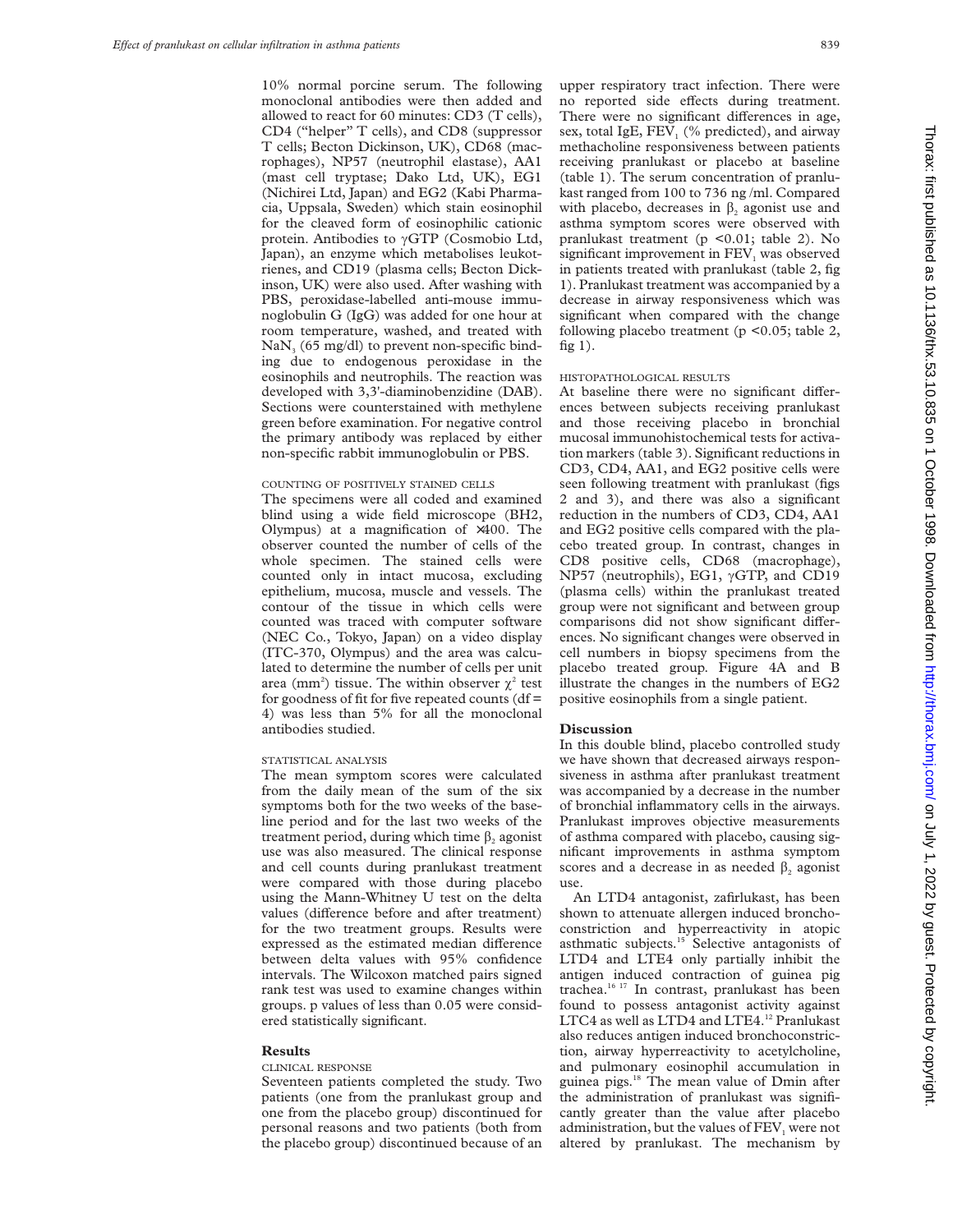which the cysteinyl leukotrienes affect the human airway is not completely understood. However, the clinical improvements seen in patients receiving multiple dose pranlukast provide evidence to suggest that these leukotrienes act as mediators for asthma symptoms. In clinical trials of other leukotriene inhibitors treatment with zafirlukast and montelukast resulted in significant improvements in pulmonary function tests and decreases in asthma symptoms and use of  $\beta$  agonists.<sup>19 20</sup> In a trial of zileuton (a 5-lipoxygenase inhibitor) patients receiving a dose of 2.4 mg/day experienced significant improvements in airway function and hyperresponsiveness.<sup>21</sup> This study indicated that pranlukast did not improve pulmonary function in asthmatic patients but it did improve bronchial hyperresponsiveness. Fujimura *et*  $al^{22}$  suggested that subthreshold concentrations of leukotrienes in the bronchial tissues, which have no effect on bronchomotor tone per se, may be involved in the development of bronchial hyperresponsiveness in asthma. The magnitude and precise mechanism of this effect on airway function and hyperresponsiveness require the investigation of long term clinical benefits of pranlukast.

It has been reported that cysteinyl leukotrienes induce eosinophilia in guinea pig airways and that the LTD4 receptor antagonist, MK- 571, significantly inhibits LTD4 and antigen induced eosinophil migration. $23$  However, no studies have examined the antiinflammatory effects of pranlukast on the bronchial mucosal cell infiltrate in asthma. In this placebo controlled study we observed a significant decrease in the number of EG2 positive eosinophils, AA1 positive mast cells, and CD3 and CD4 positive T cells. We are uncertain of the significance of the observed decrease in these inflammatory cells after treatment with LTC4, LTD4 and LTE4 receptor antagonist. It seems reasonable to speculate that, by stabilising eosinophils, pranlukast inhibits the release of some cytokines, thereby minimising eosinophil infiltration. Our data support this hypothesis as there was a significant reduction in activated eosinophils but no difference in EG1 positive eosinophils (or inactivated eosinophils). Most chemokines released from eosinophils with two N-terminal conserved cysteine residues in juxtaposition stimulate monocyte cytotoxic activity and upregulate adhesion molecules. They also augment T cell proliferation and cytokine production. We therefore assume that treatment with pranlukast inhibits the activation of eosinophils and the influx of inflammatory cells into the airways. The present study suggests that part of the beneficial effect of pranlukast might be related to its apparent ability to reduce the number of local inflammatory cells. Further studies on bronchoalveolar fluid concentrations of chemokines and leukotrienes after administration of pranlukast will be required.

Taniguchi and co-workers showed that treatment with pranlukast for one week did not alter percentage changes in respiratory resistance 10 minutes after challenge. However, they also showed that the treatment significantly re-

duced percentage maximum changes in respiratory resistance, as well as percentage changes in these two indices 20–60 minutes after the exposure compared with placebo treatment.<sup>24</sup> It is also reported that the maximal response occurred 4–16 minutes after inhalation of LTD4. In contrast, the maximal response was delayed and occurred 10–20 minutes after inhalation of LTC4. This is similar to the time required for significant amounts of bioconversion of LTC4 to LTD4 by  $\gamma$ GTP to occur in vitro.<sup>25</sup> From these results we speculated that the effect of pranlukast may also be due to the inactivation of  $\gamma$ GTP, resulting in the suppression of the production of LTD4 and taking 20 minutes to change respiratory resistance. However, our results suggest that treatment with pranlukast did not reduce the existing  $\gamma$ GTP positive cells. The inhibitory activities of pranlukast may not be mediated by the blockade of  $\gamma$ GTP activity but might occur through the direct interaction with LTC4, LTD4 and LTE4 receptors. Alternatively, it is possible that the power of this study may not have been sufficient to detect differences in  $\gamma$ GTP positive cells.

With bronchial biopsy specimens we have been shown that pranlukast not only provided benefit in the treatment of asthma but also affected the number of different inflammatory cells.

We are indebted to Omar Ghaffar, Kuniharu Ono, Eleanor Minshall and Qutayba Hamid for editorial assistance.

- 1 Azzawi M, Bradley M, Jeffery PK. T lymphocytes and eosinophiles in bronchial biopsies in stable atopic asthma. *Am Rev Respir Dis* 1990;**142**:1407–13.
- 2 Darzen JM, Austen KF, Lewis RA,*et al*. Comparative airway and vascular activities of leukotrienes C-1 and D in vivo and in vitro. *Proc Natl Acad Sci* 1980;**77**:4354–8.
- 3 Dahlen SE, Hedqvist P, Hammarstrom S, *et al*. Leukotrienes are potent constrictors of human bronchi. *Nature* 1980;**288**:484–6.
- 4 Hau XY, Dahlen SE, Lundberg JM, *et al*. Leukotrienes C4, D4 and E4 cause widespread and extensive plasma extravasation in the guinea pig. *Naunyn Schmiedebergs Arch Pharmacol* 1985;**330**:136–41.
- 5 Rinkema LE, Bemis KG, Fleisch JH. Production and antagonism of cutaneous vascular permeability in the guinea pig in reponse to histamaine, leukotrienes and A23187. *J Pharmacol Exp Ther* 1984;**230**:550–7.
- 6 Marom Z, Shelhamer JH, Bach MK, *et al*. Slow-reacting substances of anaphylaxis, leukotrienes C4 and D4, increase the release of mucus from human airways in vitro. *Am Rev Respir Dis* 1982;**126**:449–51.
- 7 Wardlaw AJ, Hay H, Cromwell O, *et al*. Leukotrienes, LTC4 and B4 in bronchoalveolar lavage in bronchial asthma and
- respiratory diseases. *J Allergy Clin Immunol* 1989;**84**:19–26. 8 Lam S, Cham H, LeRiche JC, *et al*. Release of leukotrienes in patients with bronchial asthma. *J Allergy Clin Immunol* 1988;**81**:1711–7.
- 9 Taylor GW, Taylor I, Black P, *et al*. Urinary leukotriene E4 after antigen challenge in acute asthma and in allergic rhinitis. *Lancet* 1989;i:584–8.
- 10 Okubo T, Takahashi H, Sumitano M, *et al*. Plasma levels of leukotrienes C4 and D4 during wheezing attack in asthmatic patients. *Int Arch Allergy Appl Immunol* 1987;**84** : 149–55.
- 11 Ferreri NR, Howland WC, Stevenson DD, *et al*. Release of leukotrienes, prostaglandins and histamine into nasal secreation of aspirin-sensitive asthmatics during reaction to aspirin. *Am Rev Respir Dis* 1988;**137**:847–54.
- 12 Obata T, Okada Y, Motoishi M, *et al*. In vitro antagonism of ONO-1078, a newly developed anti-asthma agent, against peptide leukotrienes isolated guinea pig tissues. *Japan J Pharmacol* 1992;**60**:227–37.
- 13 American Thoracic Society. Standards for the diagnosis and care of patients with chronic obstructive pulmonary disease (COPD) and asthma. *Am Rev Respir Dis* 1987;**136**:225–44.
- 14 Takishima T, Hida W, Sasaki H, *et al*. Direct-writing recorder of the dose-response curves of the airway to methacholine. *Chest* 1981;**80**:600–6.
- 15 Taylor IK, O'Shaughnessy KM, Fuller RW, et al. Effect of cysteinyl-leukotriene receptor antagonist ICI 204,219 on allergen-induced bronchoconstriction and airway hyperreactivity in atopic subjects. *Lancet* 1991;**337**:690–4.